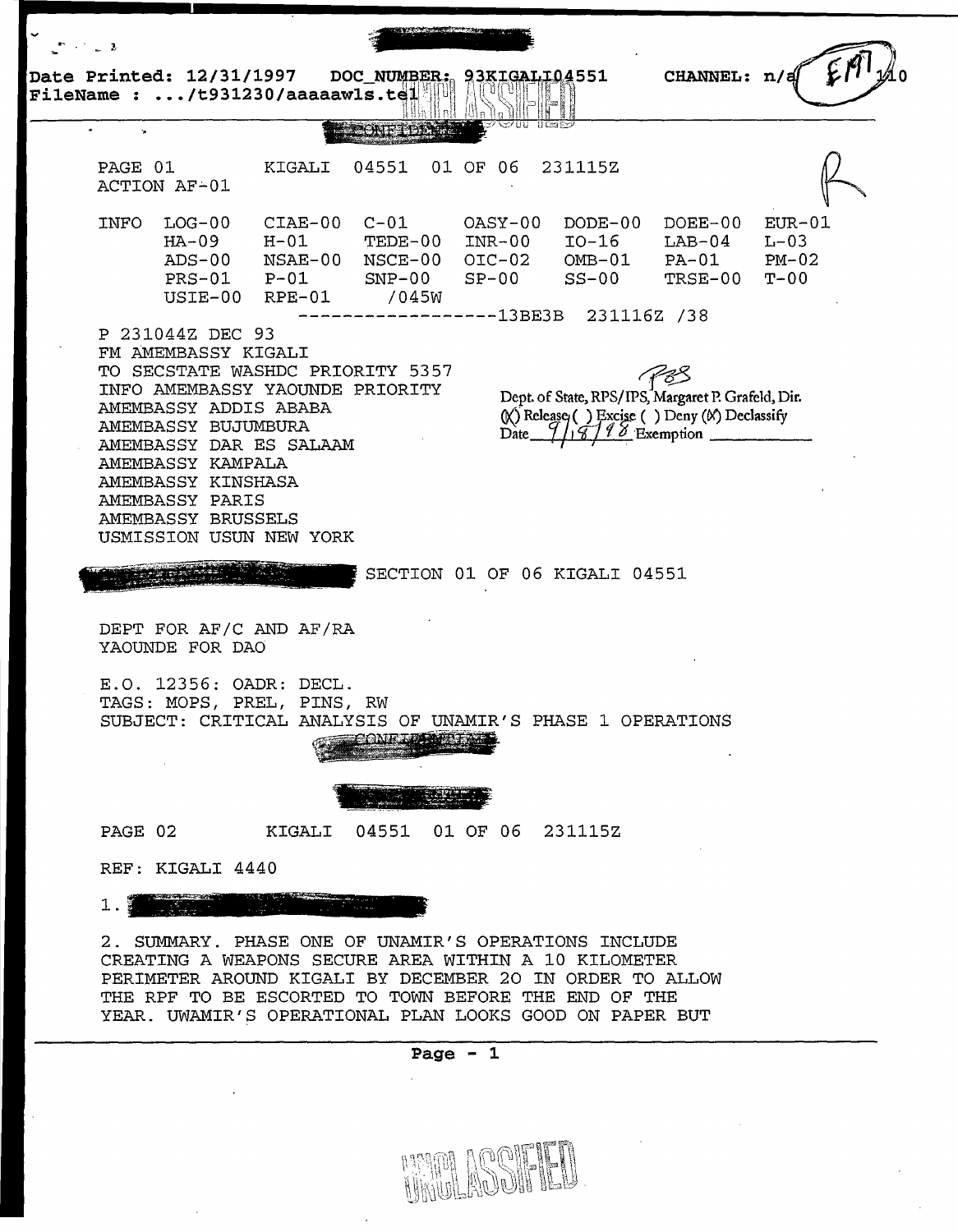Date Printed: 12/31/1997 DOC\_NUMBER: 93KHGALL04551 CHANNEL: n/a **FileName : ... /t931230/aaaaawls.te** 

. "

> ~THE ~LAN'S DETAILS HAVE NOT BEEN FULLY IMPLEMENTED. COMMUNICATION PROBLEMS, SHORTAGES OF MEN AND MATERIEL PERSIST. THE GOR AND RPF STILL HAVE NOT REACHED AN AGREEMENT AS TO WHERE THE RPF WILL BE HOUSED IN KIGALI, NOR HAS THE GOVERNMENT WORKED ON PLANS FOR PROVIDING TRANSPORTATION FOR THE RPF TRANSFER OR FOOD FOR THE RPF BATTALION ONCE THE TRANSITION GOVERNMENT IS ESTABLISHED. UNAMIR BELIEVES UNDP'S DEMOBILIZATION PLAN COULD THREATEN THE SUCCESS OF PHASES TWO AND THREE OF UNAMIR'S MISSION, UNLESS THE TRAINING PERIOD IS LENGTHENED. END SUMMARY.

3. UNAMIR INVITED ALL CHIEFS OF DIPLOMATIC MISSIONS IN RWANDA TO ATTEND A OPERATIONAL/SECURITY BRIEFING AT THE AMAHORO HOTEL ON MONDAY, 13 DECEMBER (SEE REFTEL). THE BRIEFING WAS PROVIDED AGAIN TO ALL EMBASSY SECURITY AND CONSULAR PERSONNEL ON FRIDAY, 17 DECEMBER. THE OPERATIONAL PLAN OUTLINED BELOW IS WHAT WAS PROVIDED BY UNAMIR'S GENERAL STAFF OFFICERS AT THESE BRIEFINGS. ASSESSMENTS OF HOW THE PLAN IS BEING IMPLEMENTED WERE GIVEM TO ECONOFF BY LTCOL ISLAM NAZRUL, THE UNAMIR CHIEF ~ ~~~~-·-~';;7.,.,..;.;;-s;.- *-.;::-* ~--:"' .....  $~\sim$   $~\sim$  ,  $~\sim$   $~\sim$   $~\sim$   $~\sim$   $~\sim$   $~\sim$   $~\sim$   $~\sim$   $~\sim$   $~\sim$   $~\sim$   $~\sim$   $~\sim$   $~\sim$   $~\sim$   $~\sim$   $~\sim$   $~\sim$   $~\sim$   $~\sim$   $~\sim$   $~\sim$   $~\sim$   $~\sim$   $~\sim$   $~\sim$   $~\sim$   $~\sim$   $~\sim$   $~\sim$   $~\sim$   $~\sim$   $~\sim$   $~\sim$   $~\$ 

PAGE 03 KIGALI 04551 01 OF 06 231115Z OF STAFF/CHIEF OF OPERATIONS AND LTCOL EPHREM RWABALINDA, THE GOR LIAISON OFFICER WITH UNAMIR, IN PRIVATE CONVERSATIONS OUTSIDE THIS PUBLIC FORUM.

UNAMIR'S·DIVIDES ITS MISSION INTO FOUR PHASES

4. AS OUTLINED KIGALI SECTOR COMMANDER, COL. MARCHAL, UNAMIR SEES ITS ROLE IN RWANDA DIVIDED INTO FOUR DISTINCT PHASES:

> PHASE 1 - (OCT- DEC/1993) OPERATION "SAFE CITY" INSTALLATION OF TRANSITIONAL GOVERNMENT (TG)

PHASE  $2 - (JAN - MAR/1994)$ SECURITY FOR TG PREPARATION FOR DEMOBILIZATION,AND FORCE INTEGRATION

PHASE  $3 - (APR-DEC/1994)$ .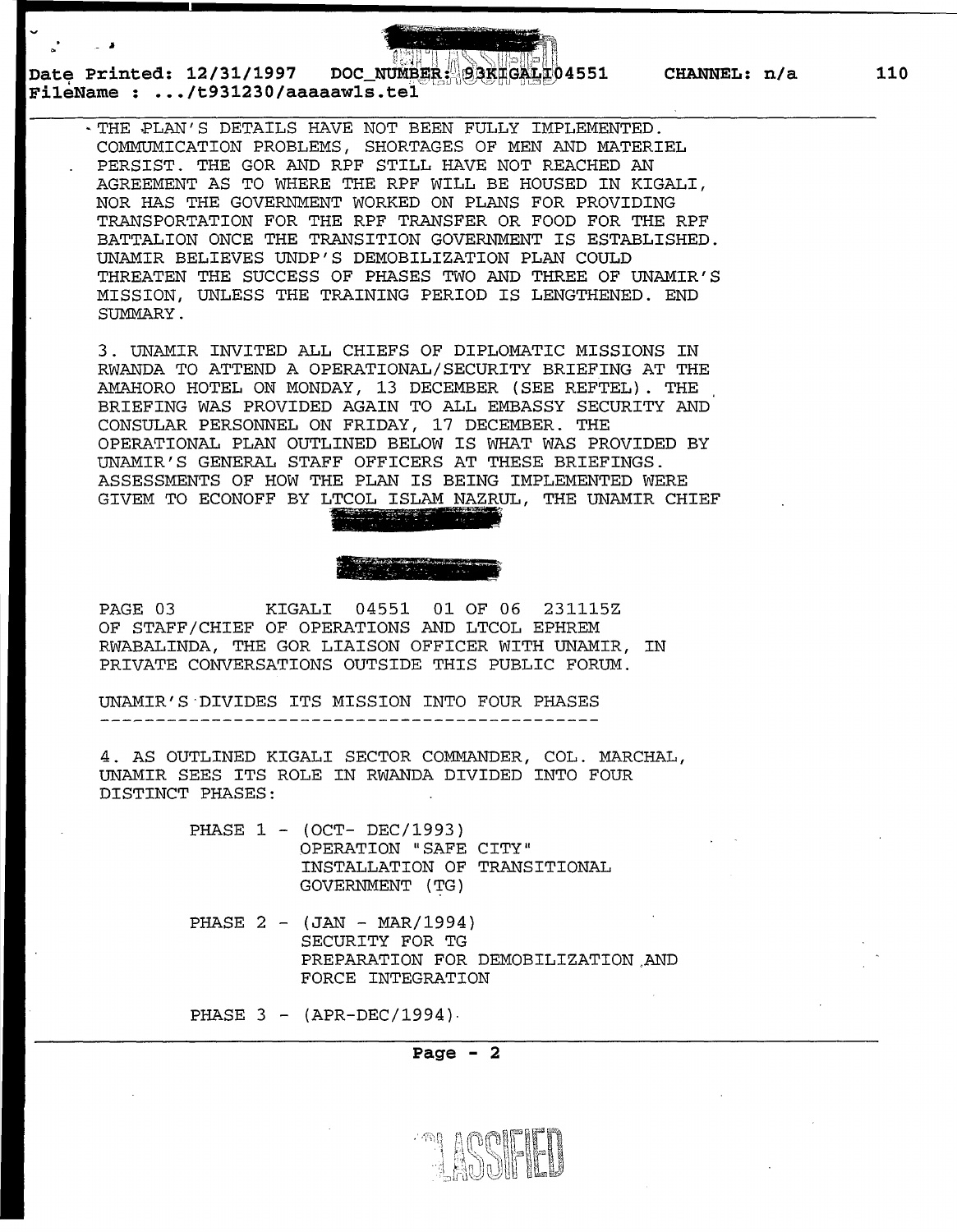DOC NUMBER: 93KTGALI04551 CHANNEL: n/a

**Date Printed: 12/31/1997 FileName : .•. /t931230/aaaaawl** 

 $\mathbf{A}^{\dagger}$ 

SECURITY FOR TG DEMOBILIZATION PROCESS FORCE INTEGRATION PROCESS

PHASE 4 - (JAN-OCT/1995) PREPARATION FOR ELECTIONS

UNAMIR' S OPERATIONAL PLAN UNDER PHASE ONE --------------------

PAGE 04 KIGALI 04551 01 OF 06 231115Z

5. IH COMPLETING ITS MISSION UNDER PHASE *1* <sup>1</sup>UNAMIR HAS DRAWN A 10 KILOMETER PERIMETER AROUND KIGALI AND CALLED THIS AREA THE "KIGALI WEAPONS SAFE AREA (KWSA)" IN WHICH EFFECTIVE DECEMBER *20 <sup>1</sup>*ALL MILITARY WEAPONS ARE SUPPOSED TO BE UNDER DIRECT UN CONTROL (SEE REFTEL). WITHIN THIS KWSA, TWO BATTALIONS OF 400 PEACEKEEPERS EACH AND 78 MILITARY OBSERVERS WILL BE RESPONSIBLE FOR SECURITY MATTERS. CURRENTLY, THE BANGLADESHI BATTALION (RUTBAT), BASED OUT OF RUTONGO) IS RESPONSIBLE FOR THE NORTHERN HALF OF THE KWSA. MOST OF THE CITY OF KIGALI AND THE SOUTHERN HALF OF THE KWSA, INCLUDING THE AIRPORT AND "UNAMIR HEADQUARTERS/ IS IN THE BELGIAN BATTALION'S

> ':¥~ ~- --~~"'·-'!' ;"'":;.;..~ .... ~~·-:··~~".- "'. ~ ~ ~. ~~

NNNN



| PAGE 01 | ACTION AF-01    |      | KIGALI 04551 02 OF 06 231117Z |                                                                              |  |
|---------|-----------------|------|-------------------------------|------------------------------------------------------------------------------|--|
| INFO    | LOG-00<br>HA-09 | H-01 | CIAE-00 C-01                  | OASY-00 DODE-00 DOEE-00 EUR-01<br>$TEDE-00$ $INR-00$ $IO-16$ $LAB-04$ $L-03$ |  |

**Page - 3** 



**110**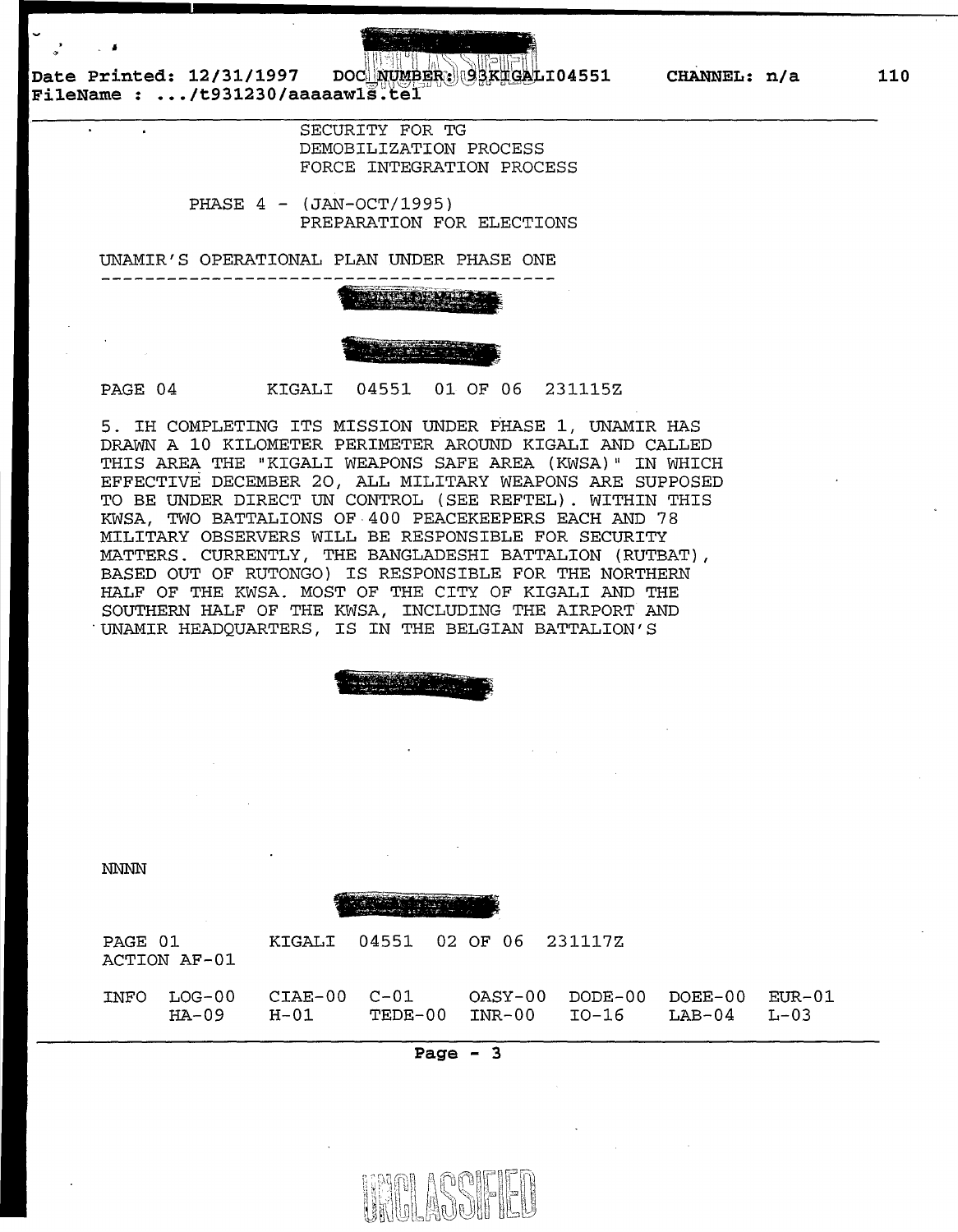D~te " **Printed: 12/31/1997** DOC\_~B,, flHQ~i'~~ :'! f\rlll~L~fl1f~ <sup>11</sup> 3K ,q- I-,0 **\_551 F1leName** : •• **• /t931230/aaaaawls.** tlrutWltl~~~~ I ~jJ **CHANNEL: n/a** 

| $\bullet$ .     | ADS-00                          | NSAE-00  | NSCE-00                          | $OIC-02$          | $OMB-01$    | $PA-01$ | $PM-02$  |  |  |
|-----------------|---------------------------------|----------|----------------------------------|-------------------|-------------|---------|----------|--|--|
|                 | $PRS-01$                        | $P-01$   | $SNP-00$                         | $SP-00$           | $SS-00$     | TRSE-00 | $T - 00$ |  |  |
|                 | USIE-00                         | $RPE-01$ | /045W                            |                   |             |         |          |  |  |
|                 |                                 |          |                                  | $---------13BE64$ | 231117Z /38 |         |          |  |  |
|                 | P 231044Z DEC 93                |          |                                  |                   |             |         |          |  |  |
|                 | FM AMEMBASSY KIGALI             |          |                                  |                   |             |         |          |  |  |
|                 |                                 |          | TO SECSTATE WASHDC PRIORITY 5358 |                   |             |         |          |  |  |
|                 | INFO AMEMBASSY YAOUNDE PRIORITY |          |                                  |                   |             |         |          |  |  |
|                 | AMEMBASSY ADDIS ABABA           |          |                                  |                   |             |         |          |  |  |
|                 | AMEMBASSY BUJUMBURA             |          |                                  |                   |             |         |          |  |  |
|                 | AMEMBASSY DAR ES SALAAM         |          |                                  |                   |             |         |          |  |  |
|                 | AMEMBASSY KAMPALA               |          |                                  |                   |             |         |          |  |  |
|                 | AMEMBASSY KINSHASA              |          |                                  |                   |             |         |          |  |  |
| AMEMBASSY PARIS |                                 |          |                                  |                   |             |         |          |  |  |
|                 | AMEMBASSY BRUSSELS              |          |                                  |                   |             |         |          |  |  |
|                 | USMISSION USUN NEW              | YORK     |                                  |                   |             |         |          |  |  |
|                 |                                 |          |                                  |                   |             |         |          |  |  |

### ... • ... • ... • ... • ... • ... • ... • ... • ... • ... • ... • ... • ... • ... • ... • ... • ... • ... • ..  $\bullet$  ,  $\mu$  and  $\mu$  is the form  $\bullet$  (see ). The form of  $\mu$  -  $\mu$  -  $\mu$

 $\cdot$   $\cdot$   $\cdot$ 

SECTION 02 OF 06 KIGALI 04551

DEPT FOR AF/C AND AF/RA YAOUNDE FOR DAO

E.O. 12356: OADR: TAGS: MOPS, PREL, PINS, RW SUBJECT: CRITICAL ANALYSIS OF UNAMIR'S PHASE 1 OPERATIONS

~.· <sup>~</sup>. ~ - <sup>~</sup>·' 1. *::.l!l.tffi* •. • ( '- r' •. ·~~x::e . \_": ..... \_ -

PAGE 02 KIGALI 04551 02 OF 06 231117Z

(KIBAT) AREA OF RESPONSIBILITY.

6. COL LEROIT IS THE SOUTHERN SECTOR COMMANDER. THE FORMER FRENCH NOROIT DETACHMENT'S HEADQUARTERS IS NOW LEROIT'S. IN HIS BRIEFING TO WESTERN MISSION'S ON DECEMBER 17, HE EXPLAINED THAT KIGALI PROPER HAD BEEN SUBDIVIDED INTO THREE SUBSECTORS WITH THREE SEPARATE DETACHMENTS BASED AT THE AIRPORT TO THE EAST, AT THE ETO JOHN BOSCO - A VOCATIONAL TRAINING SCHOOL TO THE SOUTH (KIMIHURURA), AND AT A BELGIAN COOPERATION BUILDING TO THE WEST.

7. FROM EACH OF THESE THREE BASES, SEVERAL ROVING PATROLS WOULD PATROL WITHIN THEIR AREA OF RESPONSIBILITY TO ASSURE THAT THERE WERE NO VIOLATIONS OF THE STANDARD OPERATING PROCEDURES (SOP) AGREEMENT SIGNED·ON DECEMBER

**110**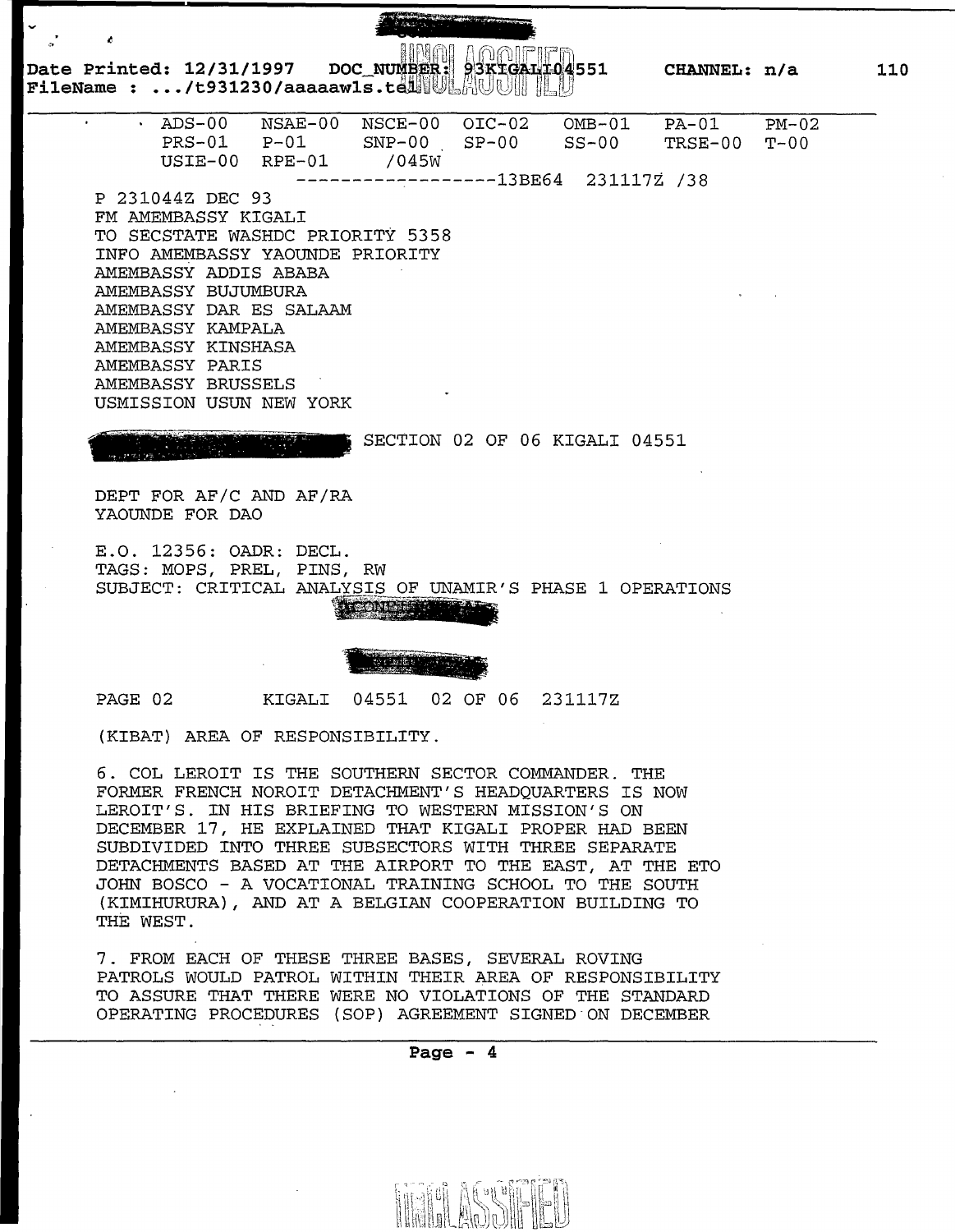Date Printed: 12/31/1997 ~~ DOC<sup>^</sup>NUMBER<sub>:</sub> 08KHGALI04551 ~~ CHANNEL: n/a<br>FileName : .../t931230/aaaaawlS.tel<sup>add</sup>

· 17 BY BOTH THE RWANDAN GOVERNMENT AND RPF. THE SOP SETS THE RULES FOR BOTH SIDES' MOVEMENTS WITHIN THE KWSA, EFFECTIVE 8:00 A.M. DECEMBER 20 AND UPON RPF ARRIVAL IN KIGALI.

RULES OF CONDUCT WITHIN THE KIGALI WEAPONS SAFE ZONE

8. NEITHER SIDE WILL MOVE AROUND THE CITY WITHOUT UN PRIOR KNOWLEDGE. NEITHER SIDE WILL MAINTAIN STATIC CHECKPOINTS OR ROADBLOCKS ANYWHERE IN THE CITY. THERE WILL ALSO BE NO MOVEMENTS OF 10 SOLDIERS OR MORE, UNLESS WITH A UN ESCORT. (THE RPF WITH ITS STANDARD 5 MAN PATROL, HAS AGREED TO CONFORM WITH THE REQUIREMENT FOR A

PAGE 03 KIGALI 04551 02 OF 06 231117Z UN ESCORT.) EXCEPTIONS HAVE BEEN MADE FOR THE PRESIDENT AND OTHER HIGH RANKING MEMBERS OF BOTH THE GOR AND RPF COMMAND ELEMENT WHO MAY TRAVEL WITH THEIR BODYGUARDS. ALL TRAVEL, HOWEVER, MUST.BE AUTHORIZED BY THE UN. THE NUMBER OF WEAPONS AND BULLETS ALLOWED OUT AT ANY ONE TIME WILL ALSO BE LIMITED.

MOBILE AND STATIC UNAMIR PATROLS TO MONITOR KWSA

9. ACCORDING TO LTCOL. NAZRUL, THE UNAMIR OPERATIONS OFFICER, UNAMIR WILL HAVE BOTH MOBILE AND STATIC PATROLS THROUGHOUT THE CITY. EACH MOBILE PATROL GROUP WILL BE COMPRISED OF SIX MEN AND THREE VEHICLES, WITH 2 MEN PER VEHICLE ROTATING WITHIN THEIR GROUP ON 8 HOUR SHIFTS. STATIC PATROLS WILL BE ESTABLISHED AT MAIN TRAVEL ARTERIES AND AT STRATEGIC POINTS OF ACCESS FROM MILITARY AND GENDARME FACILITIES AND WHEREVER THE RPF IS FINALLY HOUSED.

10. MILITARY OBSERVERS WILL BE ROVING THE CITY AND MONITORING THE AMMUNITION AND WEAPONS STOCKPILES TO INSURE THAT ONLY AUTHORIZED RELEASES OF WEAPONS AND MUNITIONS OCCUR. THESE OBSERVERS, THOUGH UNARMED, WILL BE ESCORTED BY PEACEKEEPERS TO REDUCE OBSERVERS' VULNERABILITY. THE PEACEKEEPERS RULES OF ENGAGEMENT ARE THAT THEY MAY FIRE IF ANYONE THREATENS SERIOUS BODILY HARM TO THEM OR THE OBSERVERS. (NOTE: COL. NAZRUL EXPLAINED THAT THE UN MAY NOT RETURN FIRE IF SOMEONE

**Page - 5** 

**110**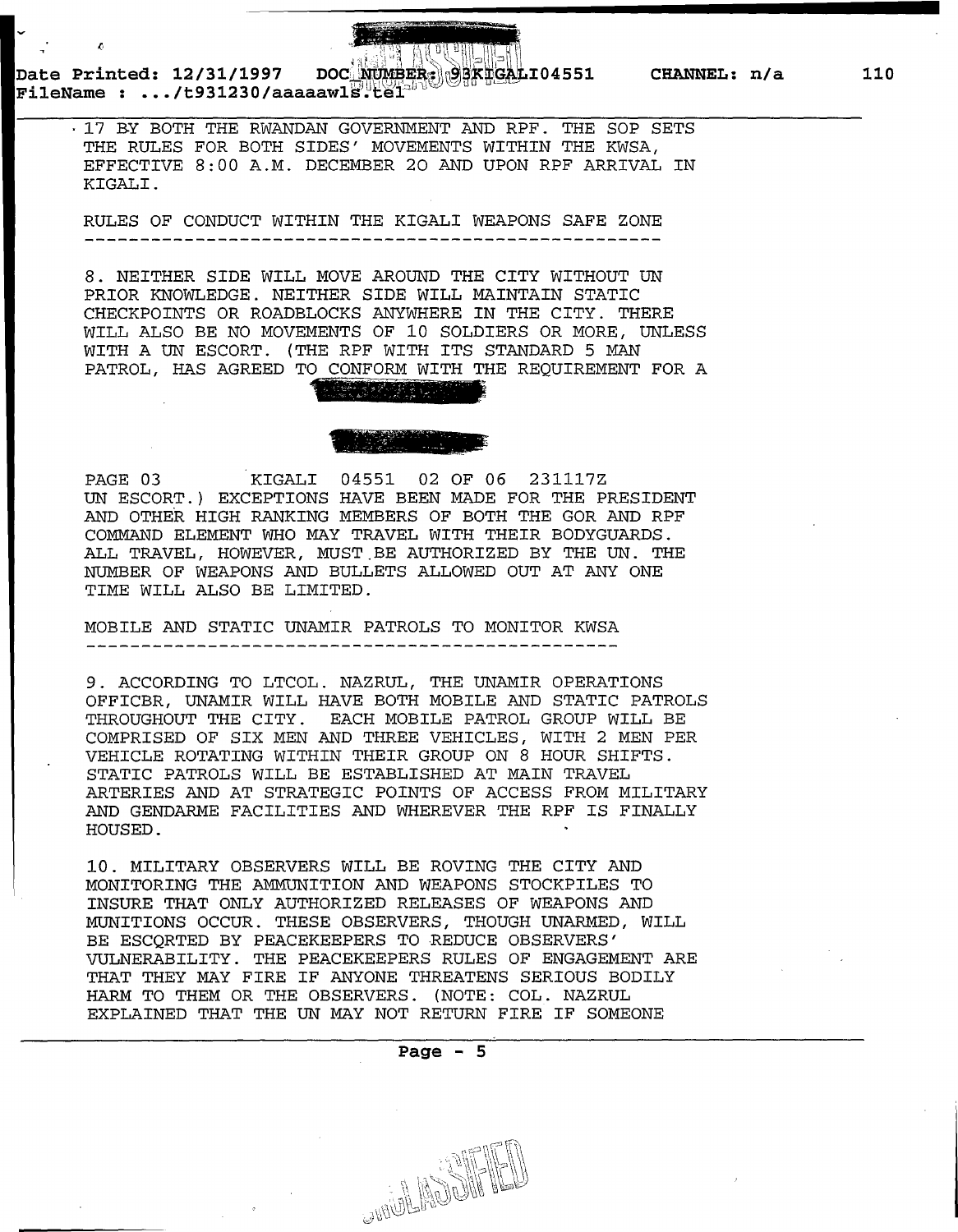Date Printed: 12/31/1997 DOC\_<del>NUMBER 93KTGAH </del>04551 CHANNEL: n/a *FileName* : .../t931230/aaaaawls tel

t.

·FIRES ON A MEMBER OF THE GOR OR RPF, SINCE THE THREAT OF BODILY HARM IS NOT DIRECTLY AIMED AT A UNAMIR MEMBER.)



<sup>~</sup>.

PAGE 04 KIGALI 04551 02 OF 06 231117Z

11. COL. MARCHAL, THE KWSA COMMANDER, NOTED THAT UNAMIR WAS NOT INSTALLED TO TAKE THE PLACE OF THE GENDARMERY OR THE POLICE. UNAMIR WOULD ONLY WORK WITH THEM TO ASSURE THAT THEY RESPONDED TO CALLS IN AN APPROPRIATE MANNER AND THAT WEAPONS AND MUNITIONS WERE PROPERLY USED WHEN RESPONDING. COL. MARCHAL ADDED THAT ANY WEAPONS IN THE HANDS OF LOCAL RWANDAN AUTHORITIES WOULD ALSO BE UNDER DIRECT UN SUPERVISION; THAT IS ALL LOCAL PATROLS WITH WEAPONS WOULD ALWAYS HAVE A UN ESCORT.

UNAMIR'S APPROACH TO ILLEGAL WEAPONS CACHES IN KIGALI



NNNN



| PAGE 01 | ACTION AF-01      | KIGALI          | 04551                   | 03 OF 06          | 2311182              |           |          |
|---------|-------------------|-----------------|-------------------------|-------------------|----------------------|-----------|----------|
| INFO    | $LOG-00$<br>HA-09 | CIAE-00<br>H-01 | $C-01$<br>TEDE-00       | OASY-00<br>INR-00 | $DODE-00$<br>$IO-16$ | $DOEE-00$ | $EUR-01$ |
| LAB-04  | $L - 03$          |                 |                         |                   |                      |           |          |
|         | ADS-00            | NSAE-00         | NSCE-00                 | $OIC-02$          | $OMB-01$             | $PA-01$   | $PM-02$  |
|         | $PRS-01$          | $P-01$          | $SNP-00$                | $SP-00$           | $SS-00$              | TRSE-00   | $T - 00$ |
|         | USIE-00           | RPE-01          | /045W                   |                   |                      |           |          |
|         |                   |                 | -----------------13BE83 |                   | 231119Z /38          |           |          |
|         | P 231044Z DEC 93  |                 |                         |                   |                      |           |          |

FM AMEMBASSY KIGALI

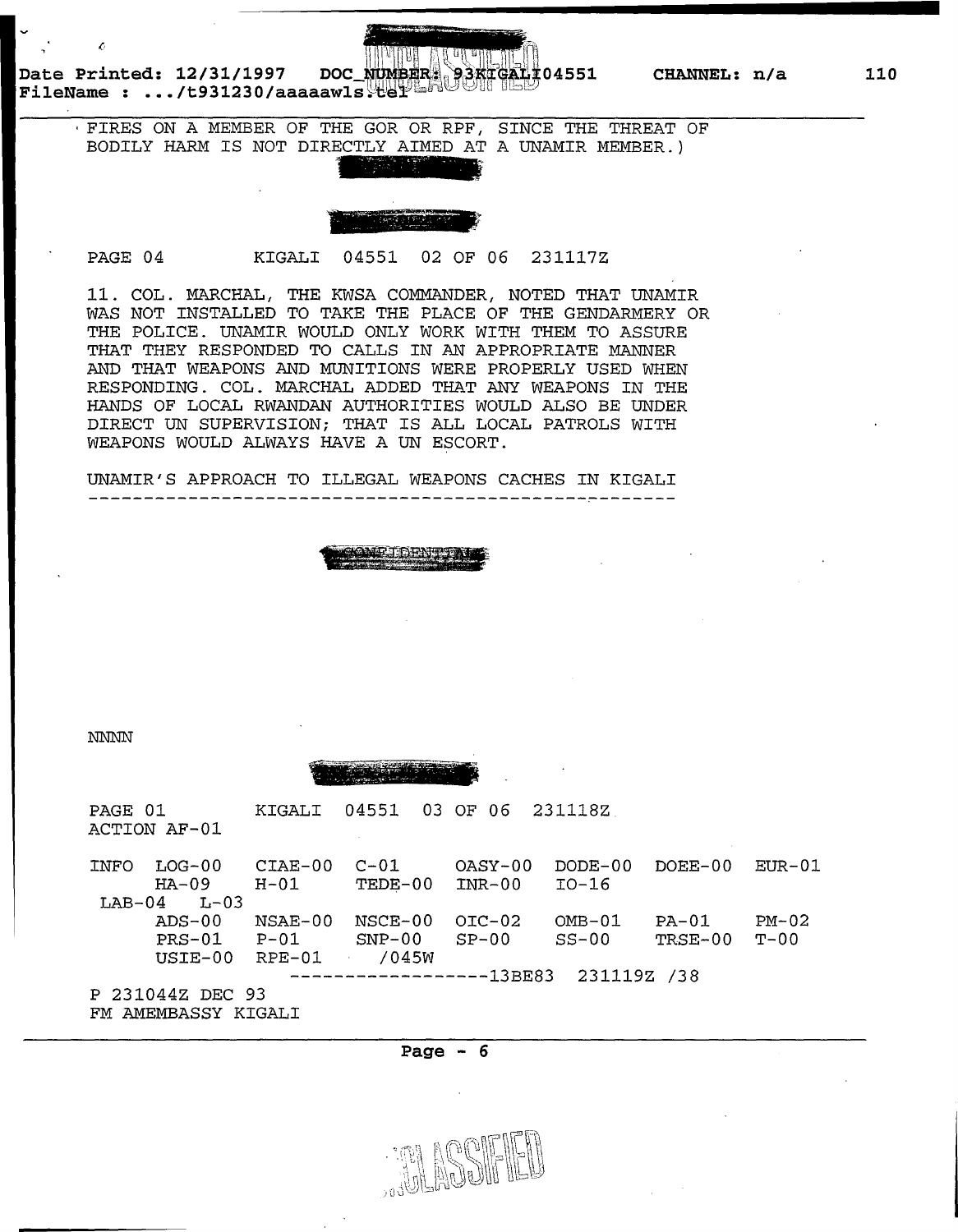**Date Printed: 12/31/1997**  Date Printed: 12/31/1997 DOC\_NUMBER;<br>FileName : .../t931230/aaaaawls.tel

.,

· TO SECSTATE WASHDC PRIORITY 5359 INFO AMEMBASSY YAOUNDE PRIORITY AMEMBASSY ADDIS ABABA AMEMBASSY BUJUMBURA AMEMBASSY DAR ES SALAAM AMEMBASSY KAMPALA AMEMBASSY KINSHASA AMEMBASSY PARIS AMEMBASSY BRUSSELS USMISSION USUN NEW YORK

·r:rG < ·-- ,· ., :~.-,"~~"'"'""""'" <sup>W</sup>  $\frac{1}{2}$  SECTION 03 OF 06 KIGALI 04551

93kTGALL04551

DEPT FOR AF/C AND AF/RA YAOUNDE FOR DAO

E.O. 12356: OADR: DECL. TAGS: MOPS, PREL, PINS, RW SUBJECT: CRITICAL ANALYSIS OF UNAMIR'S PHASE 1 OPERATIONS



PAGE 02 KIGALI 04551 03 OF 06 231118Z

12. IN DISCUSSING THE ISSUE OF WEAPONS CACHES, COL. MARCHAL AND COL. NAZRUL BOTH AGREED THAT THEY WERE UNDER NO ILLUSION THAT WEAPONS HAD BEEN CACHED BY BOTH THE GOR AND RPF AS WELL AS BY THE CIVILIAN POPULATION. IN ORDER TO DEAL WITH THESE WEAPONS CACHES, UNAMIR WOULD BE GATHERING INTELLIGENCE AS TO WHERE WEAPONS CACHES WERE BEING MAINTAINED. WHEN DEEMED APPROPRIATE, UNAMIR WOULD ACT ON INFORMATION RECEIVED BY CORDONING OFF AN AREA AND SEARCHING THROUGH BOTH CIVILIAN RESIDENCES AND MILITARY/GOVERNMENT/COMMERCIAL ESTABLISHMENTS.

13. COL. NAZRUL COMMENTED THAT UNAMIR'S BIGGEST CONCERN WAS NOT THE WEAPONS HELD BY THE MILITARY OR GENDARMERY BUT THOSE IN CIVILIAN HANDS. UNAMIR WAS ESPECIALLY CONCERNED ABOUT SOME OF THE YOUTH GROUPS WITH WEAPONS, PARTICULARLY THE INTERAHAMWE, THE YOUTH GROUP OF THE FORMTR SINGLE PARTY, THE MRND. THE GOVERNMENT HAD SENT OUT A CIRCULAR TO ALL MILITARY COMMANDS AND PREFECTURES ASKING THAT ALL WEAPONS BE TURNED IN; BUT FEW WEAPONS HAVE BEEN COLLECTED. THE BLACK MARKET IN GRENADES ALSO CONTINUES TO BOOM, DESPITE .THE GOVERNMENT'S RECENT EFFORTS TO BUY BACK GRENADES.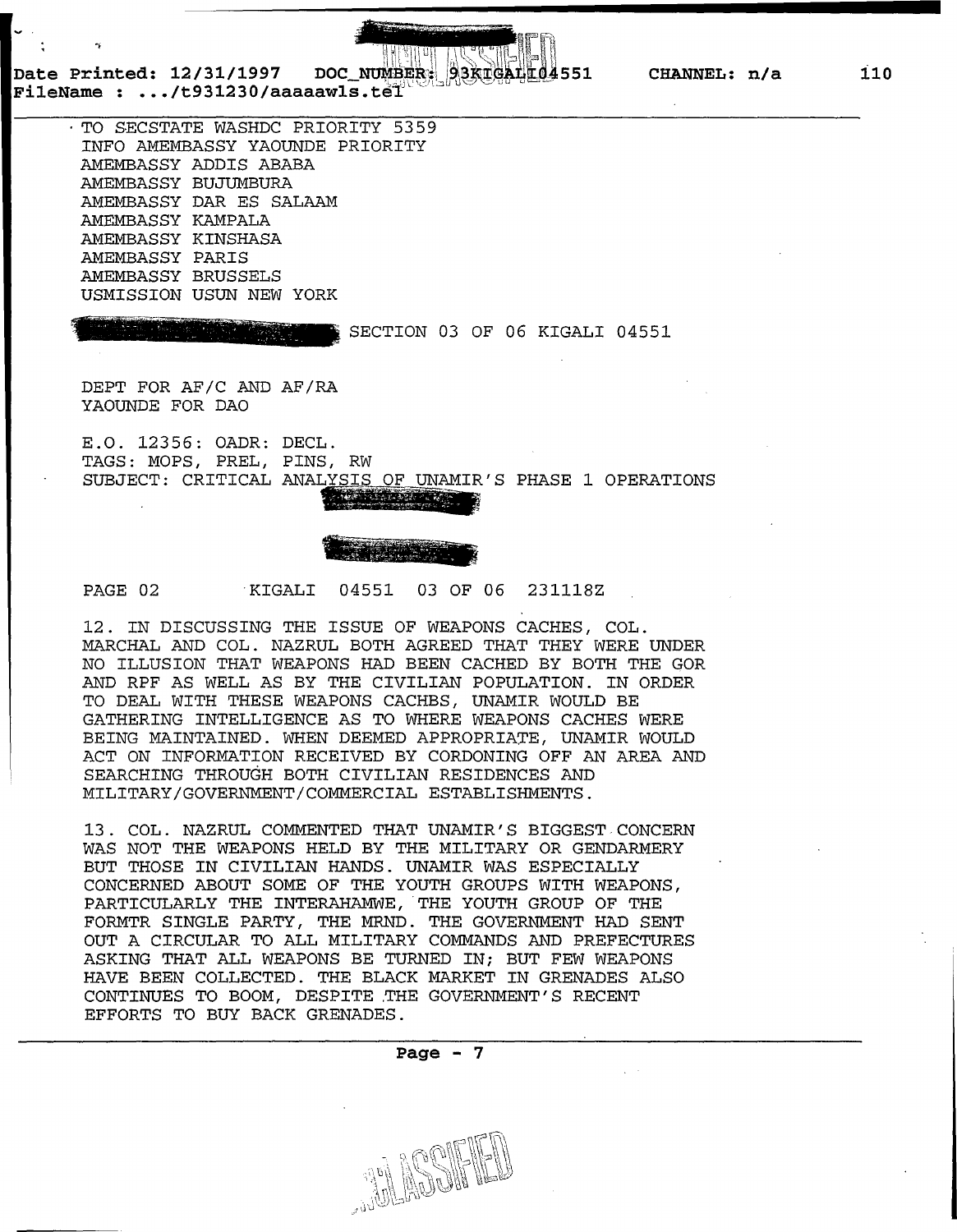\_\_\_\_\_\_\_\_\_\_\_\_\_\_\_\_\_\_\_\_\_\_\_\_ ........... ..

Date Printed: 12/31/1997 D\$& **\\\\\\$£R\\\\$3KT&ALI04551 FILENANNEL: n/a** ... /t931230/aaaaaw18.

.

GOOD ON PAPER BUT IS UNAMIR'S OPERATIONAL PLAN WORKING?

14. THE PLAN ON PAPER (PRESENTED IN MILITARY STYLE BY UNAMIR OFFICERS WITH SLIDE PROJECTIONS AND GRID MAPS) LOOKS MORE THAN ADEQUATE FOR MEETING MISSION OBJECTIVES. AS OF DECEMBER 20 - THE DAY ESTABLISHED AS THE START OF



'PAGE 03 KIGALI 04551 03 OF 06 231118Z KWSA RULE AND PROCEDURES, HOWEVER, UNAMIR DOES NOT HAVE EVERYTHING IN PLACE.

15. LOGISTICALLY, COL LEROIT ADMITTED THAT HIS THREE SUBSECTOR COMMANDERS STILL DID NOT HAVE TELEPHONES TO COMMUNICATE WITH ONE ANOTHER, NOR DID COL LEROIT HAVE ANY NUMBER TO GIVE OUT TO THE DIPLOMATIC COMMUNITY FOR TELEPHONING FOR ASSISTANCE OR SECURITY INFORMATION. THE ONLY NUMBER AVAILABLE AT THIS TIME IS THE NOROIT'S PREVIOUS DETACHMENT NUMBER AND THE NUMBERS TO THE AMAHORO HOTEL, UNAMIR'S HEADQUARTERS.

16. COMMUNICATION LINKS WITH PATROLS IN THE DMZ ARE ALSO ALMOST NON-EXISTENT. WHEN ASKED IF UNAMIR COULD PROVIDE BASIC SECURITY INFORMATION ON THE DMZ TO THE PRIVATE VOLUNTARY ORGANIZATIONS WORKING IN THE AREA, COL. MARCHAL REPLIED THAT IT WAS OFTEN A DAY OR TWO BEFORE UNAMIR HEADQUARTERS ITSELF HAD UP TO DATE INFORMATION FROM THE PATROLS.

UNAMIR SHORTAGE OF MEN AND MATERIEL CONTINUES ---------------

17. COL. NAZRUL TOLD ECONOFF THAT AS FOR MEN· AND EQUIPMENT, UNAMIR WAS ALSO STILL LACKING. AS LATE AS CHRISTMAS DAY (THE DAY BEFORE THE RPF'S EXPECTED ARRIVAL TO TOWN), 200 BANGLADESHI TROOPS WOULD BE ARRIVING IN KIGALI TO BRING CONTINGENT NUMBERS UP TO 1225. THESE TROOPB WILL NOT HAVE ANY PRIOR KNOWLEDGE OF RWANDA OR ITS TERRAIN. THE UN FORCE WAS ALSO SUPPOSED TO HAVE 78 OBSERVERS AND ONLY 4B HAVE ARRIVED. THIS HAS POSED



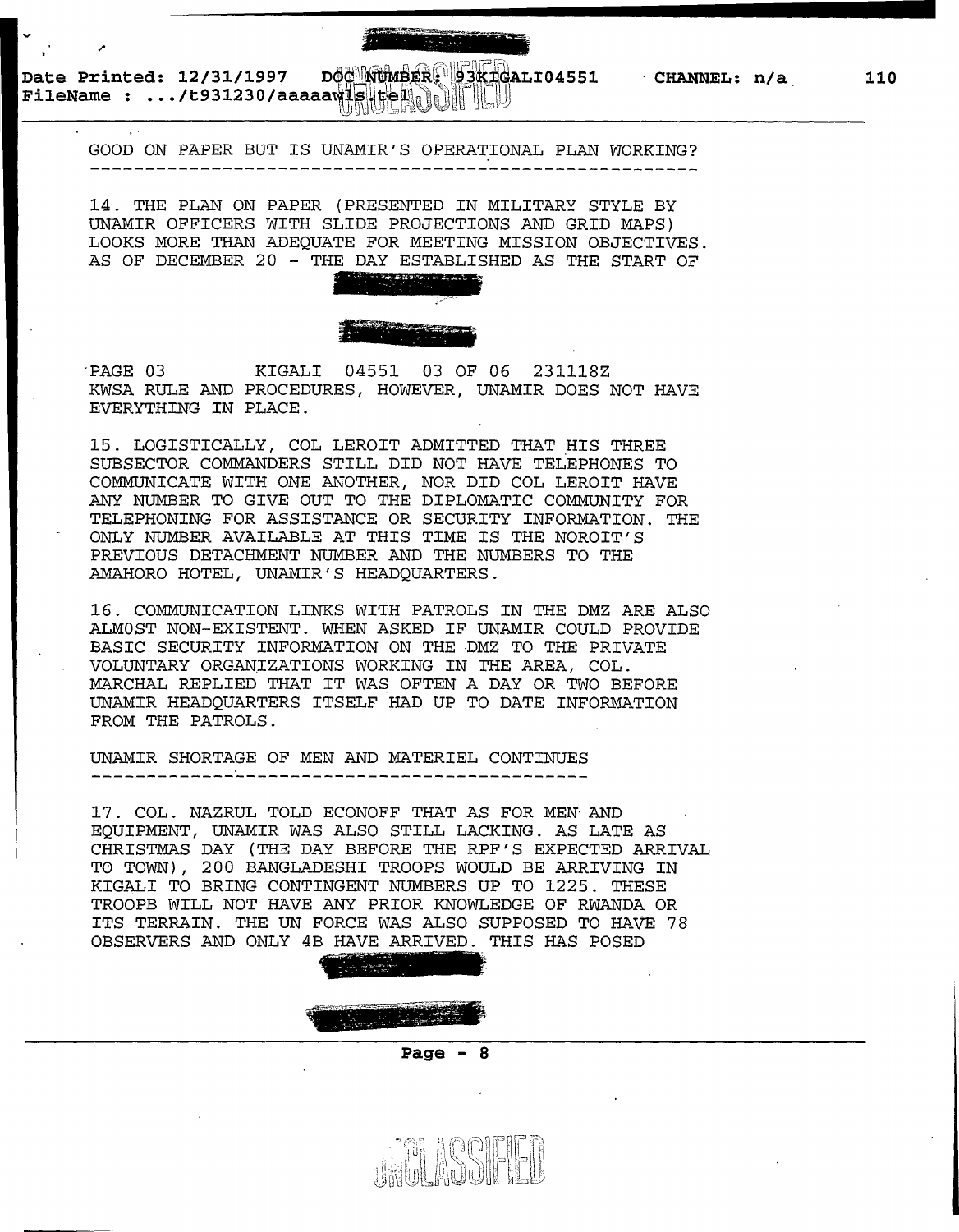**Date Printed: 12/31/1997 FileName : ... /t931230/aaaaawls 04551 CHANNEL: n/a** 

,;



PAGE 04 KIGALI 04551 03 OF 06 231118Z PROBLEMS, SINCE 10 OBSERVERS FROM THE DMZ HAD TO BE PULLED TO MONITOR DISTURBANCES ON THE SOUTHERN BORDER WITH BURUNDI (PREVIOUSLY NOT ENVISIONED AS PART OF UNAMIR'S TACTICAL PLAN).

18. AS FOR EQUIPMENT, ONLY 2 OF 5 HELICOPTERS HAVE ARRIVED TO DO THE AIR RECONNAISSANCE PATROLS OF KIGALI AND THE DMZ. UNAMIR WAS SUPPOSED TO HAVE 3 COMPANIES OF PEACEKEEPERS AS MOBILE PATROLS AND 1 COMPANY OF PEACEKEEPERS IN ARMORED PERSONNEL CARRIERS. NONE OF THE ARMORED PERSONNEL CARRIERS HAS ARRIVED AND ONLY l/3 TO

> $\frac{1}{2}$  . The state of  $\frac{1}{2}$  , ... , ... , ... , ... , ... , ... , ... , ... , ... , ... , ... , ... , ... , ... , ... , ... , ... , ... , ... , ... , ... , ... , ... , ... , ... , ... , ... , ... , ... , ... , ...  $~\sim$   $~\sim$   $~\sim$   $~\sim$   $~\sim$   $~\sim$   $~\sim$   $~\sim$   $~\sim$   $~\sim$   $~\sim$   $~\sim$   $~\sim$   $~\sim$   $~\sim$   $~\sim$   $~\sim$   $~\sim$   $~\sim$   $~\sim$   $~\sim$   $~\sim$   $~\sim$   $~\sim$   $~\sim$   $~\sim$   $~\sim$   $~\sim$   $~\sim$   $~\sim$   $~\sim$   $~\sim$   $~\sim$   $~\sim$   $~\sim$   $~\sim$   $~\sim$

NNNN

 $\sim$   $\frac{1}{2}$ 

PAGE 01 ACTION AF-01 KIGALI 04551 04 OF 06 231120Z INFO LOG-00 HA-09 ADS-00 PRS-01 P-01 SNP-00 USIE-00 CIAE-00 C-Ol H-01 TEDE-00 INR-00 I0-16 NSAE-00 NSCE-00 OIC-02 OMB-01 PA-01 RPE-01 /045W OASY-00 DODE-00 DOEE-00 EUR-01  $SNP-00$   $SP-00$ ------------------13BEA1 231120Z /38 P 231044Z DEC 93 FM AMEMBASSY KIGALI TO SECSTATE WASHDC PRIORITY 5360 INFO AMEMBASSY YAOUNDE PRIORITY AMEMBASSY ADDIS ABABA AMEMBASSY BUJUMBURA SS-00  $LAB-04$ TRSE-00 T-OO  $L - 03$ PM-02

AMEMBASSY DAR ES SALAAM AMEMBASSY KAMPALA AMEMBASSY KINSHASA

AMEMBASSY PARIS AMEMBASSY BRUSSELS

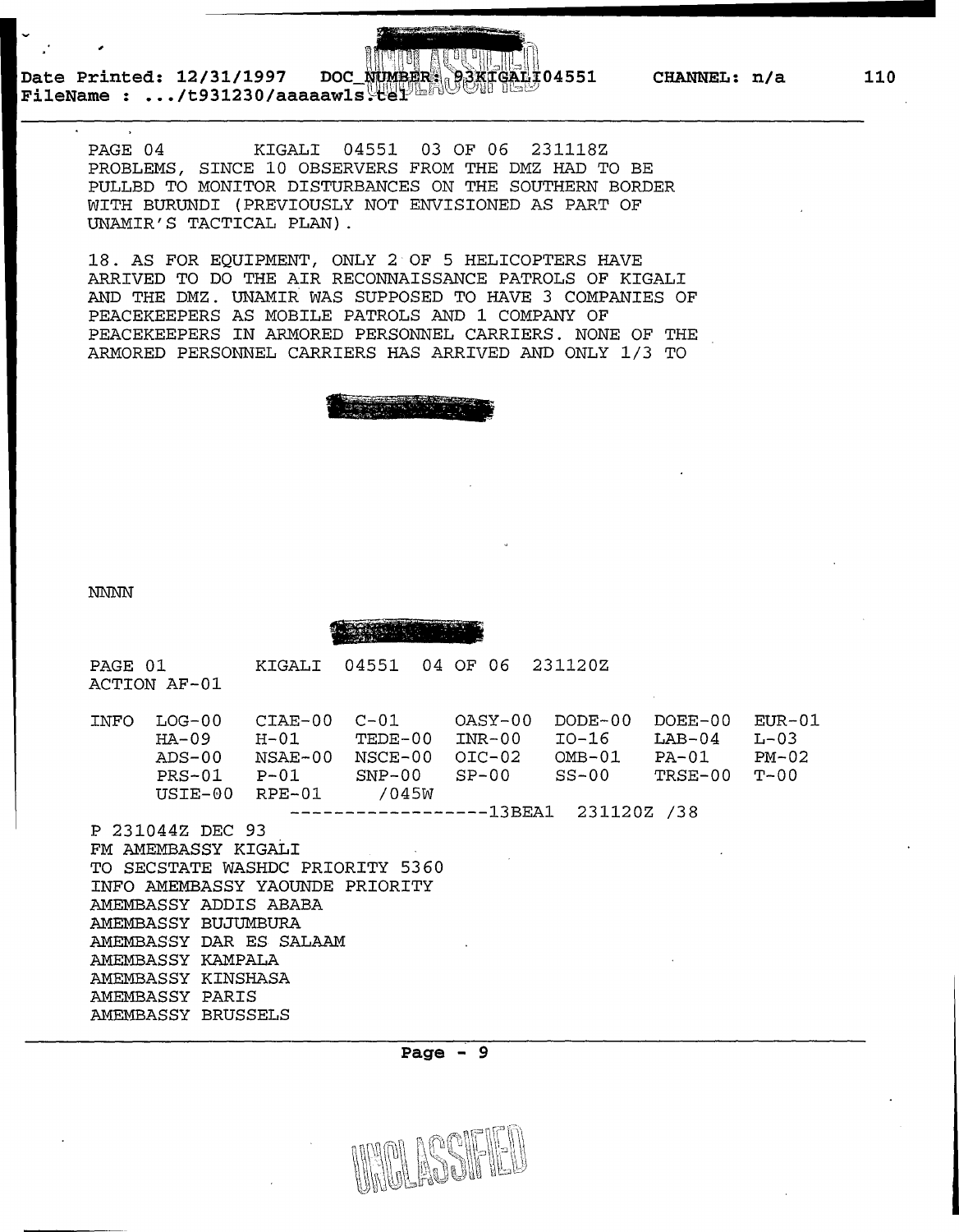**Date Printed: 12/31/1997 Date Printed: 12/31/1997 DOC NUMBER: 38 FEAT 104551**<br>FileName : .../t931230/aaaaawls.ter

· USM:GSSION USUN NEW YORK

SECTION 04 OF 06 KIGALI 04551

DEPT FOR AF/C AND AF/RA YAOUNDE FOR DAO

E.O. 12356: OADR: DECL. TAGS: MOPS, PREL, PINS, RW SUBJECT: CRITICAL ANALYSIE OF UNAMIR'S PHASE 1 OPERATIONS

' ~ "'· -



 $\mathcal{P}^{\text{max}}_{\text{max}}$  . The second part  $\mathcal{P}^{\text{max}}_{\text{max}}$ 

PAGE 02 KIGALI 04551 04 OF 06 231120Z

1/2 OF THE EXPECTED NUMBER OF JEEPS HAVE ARRIVED, MEANING MANY OBSERVERS ARE WITHOUT THE GROUND TRANSPORTATION NEEDED TO MONITOR AND PATROL THE AREA.

19. COL NAZRUL BELIEVED THAT ALL THE LOGISTICS PROBLEMS OF GETTING EQUIPMENT AND MEN TO KIGALI WERE DIRECTLY LINKED TO DIFFICULTIES THE COMMAND WAS HAVING WITH BUDGET QUESTIONS HANDLED OUT QF NEW YORK. ACCORDING TO NAZRUL, SINCE THIS MISSION IS NOT A HIGH PROFILE ONE, UN NEW YORK IS NOT GIVING UNAMIR'S BUDGET DIFFICULTIES QUICK ATTENTION. FOR NAZRUL, MORE ATTENTION SEEMED TO BE GIVEN TO OPERATIONS GETTING THE PUBLICITY, NAMELY SOMALIA AND YUGOSLAVIA.

OPERATION SAFE CITY HASN'T NECESSARILY MADE THE CITY SAFE 

20. ON THE OPERATIONS SIDE, THE LINKS SUPPOSED TO BE ESTABLISHED WITH THE GENDARMES AND POLICE HAVE NOT BEEN COMPLETELY ESTABLISHED. OVER THE WEEKEND OF DECEMBER 18 AND 19, POST'S SECURITY OFFICER (PSO) WAS CONTACTED BY AN EMBASSY EMPLOYEE NEEDING ASSISTANCE IN GIKONDO. THE EMPLOYEE'S FAMILY AND HOUSE HAD BEEN ATTACKED BY MEMBERS OF THE LOCAL MRND YOUTH GROUP, INTERAHAMWE. WHEN EFFORTS TO CONTACT THE GENDARMES BY PSO YIELDED NO RESULT, PSO CALLED UNAMIR FOR ASSISTANCE. UNAMIR ADMITTED THAT THEY HAD NO DIRECT CONTACT AT THAT TIME WITH THE GENDARME DETACHMENT RESPONSIBLE FOR THE GIKONDO AREA; INSTEAD THEY CONTACTED MEMBERS OF COL. NYDINDILIMANA'S (THE HEAD OF THE GENDARMERY) STAFF FOR ASSISTANCE. CONFIDENTIAL

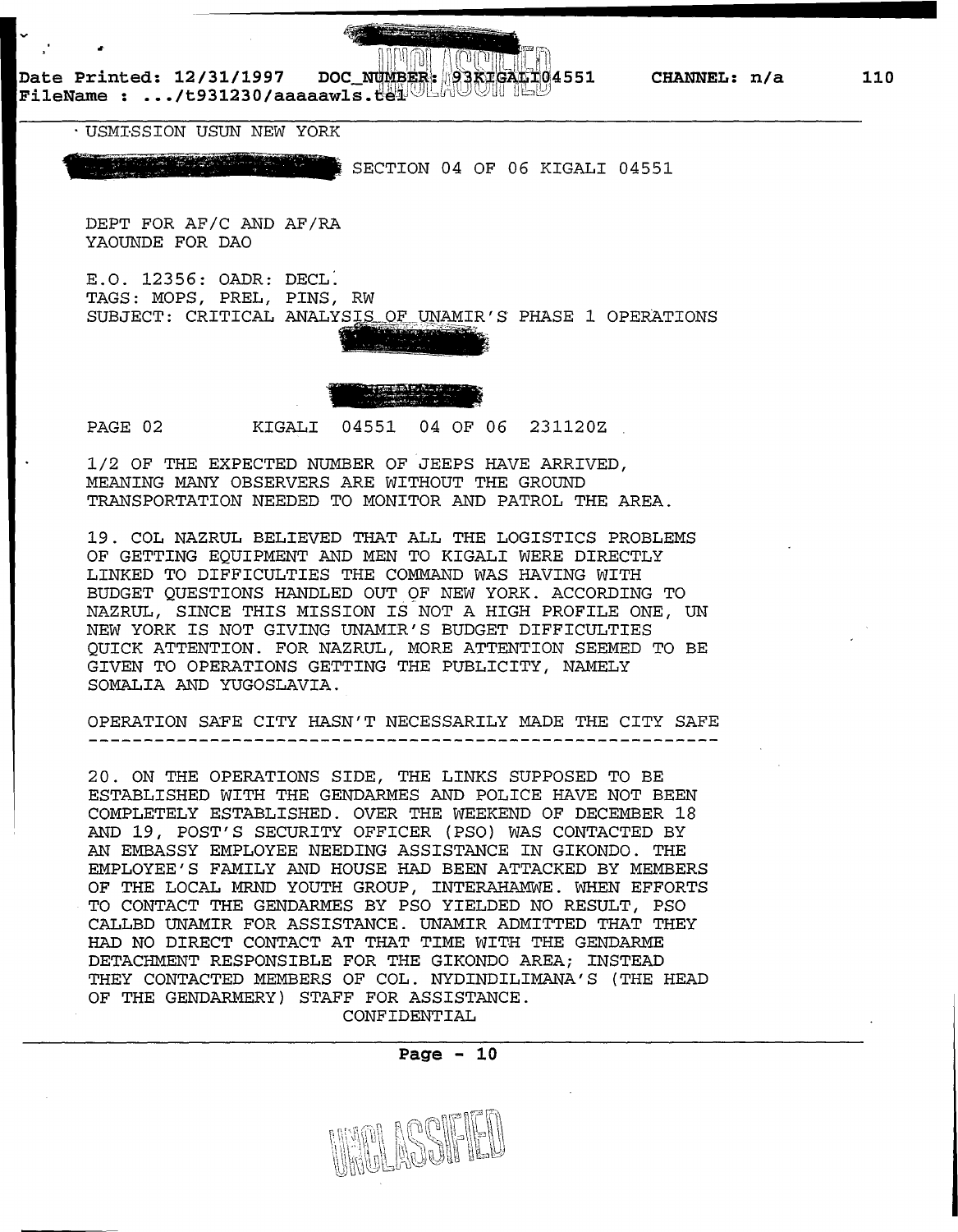**CHANNEL:** n/a

\_\_\_\_\_\_\_\_\_\_\_\_\_\_\_\_\_\_\_\_\_\_\_\_ ........... ..

i....... ~,~""-''·"~·~-

- -

PAGE 03 KIGALI 04551 04 OF 06 231120Z

21. AND, ALTHOUGH MEMBERS OF THE MISSION HAVE SEEN NUMEROUS PATROLS THROUGHOUT THE CITY, IT IS UNCLEAR AS TO WHAT EFFECT THEY ARE HAVING ON THOSE WHO DO NOT WANT TO SEE THIS PROCESS GO FORWARD. THE INTERAMAMWE, FOR EXAMELE, RELEASED A COMMUNICADE DECEMBER 20 STATING THAT THEY WOULD BE IMPLEMENTING THEIR VERSION OF THE "FINAL SOLUTION", DESIGNATING THE WEEK OF DECEMBER 20-24 AS THE "WEEK OF DEATH" FOR ALL TUTSI'S, AND BY IMPLICATION.RPF SUPPORTERS. THESE TYPES OF THREATS AND INTIMIDATION CONTINUE TO KEEP ALL RWANDANS UNEASY ABOUT THE RPF'S EXPECTED ARRIVAL IN TOWN, DESPITE UNAMIR'S CLAIM THAT KIGALI IS NOW SECURED AND DESIGNATED A WEAPONS SAFE AREA.

FINAL PLANS FOR OPERATION CLEAN CORRIDOR STILL IN LIMBO

22. UNAMIR HAS CALLED THE OPERATION TO BRING THE RPF TO TOWN "OPERATION CLEAN CORRIDOR". THE PLAN IS TO BRING THE RPF TO KIGALI VIA BYUMBA IN TWO TRANCHES, UNDER BELGIAN PEACEKEEPER ESCORT ON DECEMBER 26 AND 27. (NOTE. THESE DATES ARE NOT/NOT ANNOUNCED TO THE PUBLIC. END NOTE) YET, WHETHER THAT DAY HOLDS FIRM IS UNCERTAIN. AS OF DECEMBER 21, THERE IS STILL NO AGREEMENT AS TO WHERE THE RPF WILL BE HOUSED IN KIGALI. PROPOSALS HAVE BEEN PASSED BACK AND FORTH, WITH NO AGREEMENT. THE GOR REJECTED HOUSING THE RPF AT THE PRESIDENTIAL VILLAS, 200 KILOMETERS FROM THE MERIDIEN HOTEL. THE RPF REJECTED CAMP KAMI, SEVEN KILOMETERS OUTSIDE OF KIGALI. THE OAU REPRESENTATIVE TOLD CHARGE THAT THE RPF FEARS POSSIBLE LAND MINES ON THE DIRT ROAD TO THE REMOTE CAMP KAMI

### *<sup>H</sup>*• ....,~~ "'~<' Ft..}~!f!"' ~~- =-~tlinol';..,~  $\frac{1}{2}$  . The similar second  $\frac{1}{2}$

~'='~""""""•+''\*<4~..;-""frf: - ~~~ ~~ -

PAGE 04 KIGALI 04551 04 OF 06 231120Z SITB. THE RPF ALSO REJECTED THE PROPOSALS PRESENTED 19 DECEMBER TO HOUSE ITS COMMAND AMD POLITICAL ELEMENTS APART FROM ITS SECURITY BATTALION. THE LATEST COUNTER PROPOSAL IS IN A LETTER TO THE RPF SIGNED BY THE MINISTER OF FOREIGN AFFAIRS, OFFERING THE HOTEL ATTACHED TO THE NATIONAL ASSEMBLY BUILDING. THE GOR AND UNAMIR AWAIT THE RPF'S REPLY.

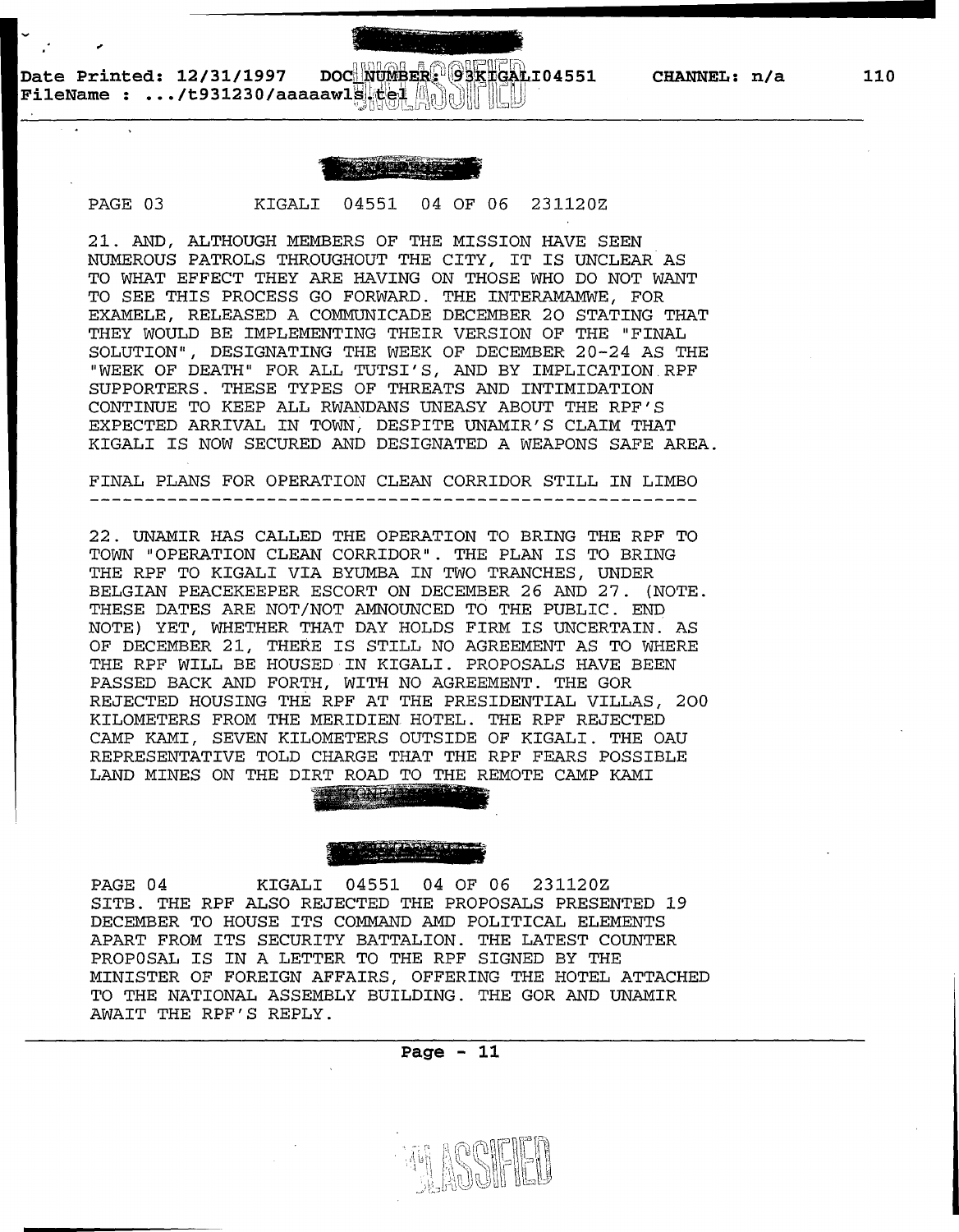

**Date Printed: 12/31/1997 DOC FileName : ... /t931230/aaaaawls.tel** 

> 23. CHOOSING THE SITE, UNFORTUNATELY, IS ONLY THE FIRST OF SEVERAL LOGISTICAL PROBLEMS ASSOCIATED WITH THE RPF'S COMING TO TOWN THAT STILL HAVE TO BE WORKED OUT WITH ONLY A WEEK BEFORE THE PLANNED TRANSFER. FOR EXAMPLE,

NNNN

TEST CONTROL

PAGE 01 ACTION AF-01 KIGALI 04551 05 OF 06 231122Z

| <b>TNFO</b> | T.OG-00.  | $CTAE-00 C-01$ |          | OASY-00    | DODE-00  | DOEE-00  | EUR-01    |
|-------------|-----------|----------------|----------|------------|----------|----------|-----------|
|             | $HA - 09$ | H-01           | TEDE-00  | $TNR - 00$ | IO-16    | $TAB-04$ | $L - 0.3$ |
|             | ADS-00    | NSAE-00        | NSCE-00  | $OTC-02$   | $OMB-01$ | PA-01    | $PM-02$   |
|             | $PRS-01$  | P-01           | $SNP-00$ | - SP-00    | .SS-00   | TRSE-00  | T-00      |
|             | USIE-00   | RPE-01         | 7045W    |            |          |          |           |

------------------13BED2 231122Z *!38* 

P 231044Z DEC 93 FM AMEMBASSY KIGALI TO SECSTATE WASHDC PRIORITY 5361 INFO AMEMBASSY YAOUNDE PRIORITY AMEMBASSY ADDIS ABABA AMEMBASSY BUJUMBURA AMEMBASSY DAR ES SALAAM AMEMBASSY KAMPALA AMEMBASSY KINSHASA

AMEMBASSY PARIS AMEMBASSY BRUSSELS USMISSION USUN NEW YORK

SECTION 05 OF 06 KIGALI 04551

DEPT FOR AF/C AND AF/RA YAOUNDE FOR DAO

**Page - 12** 

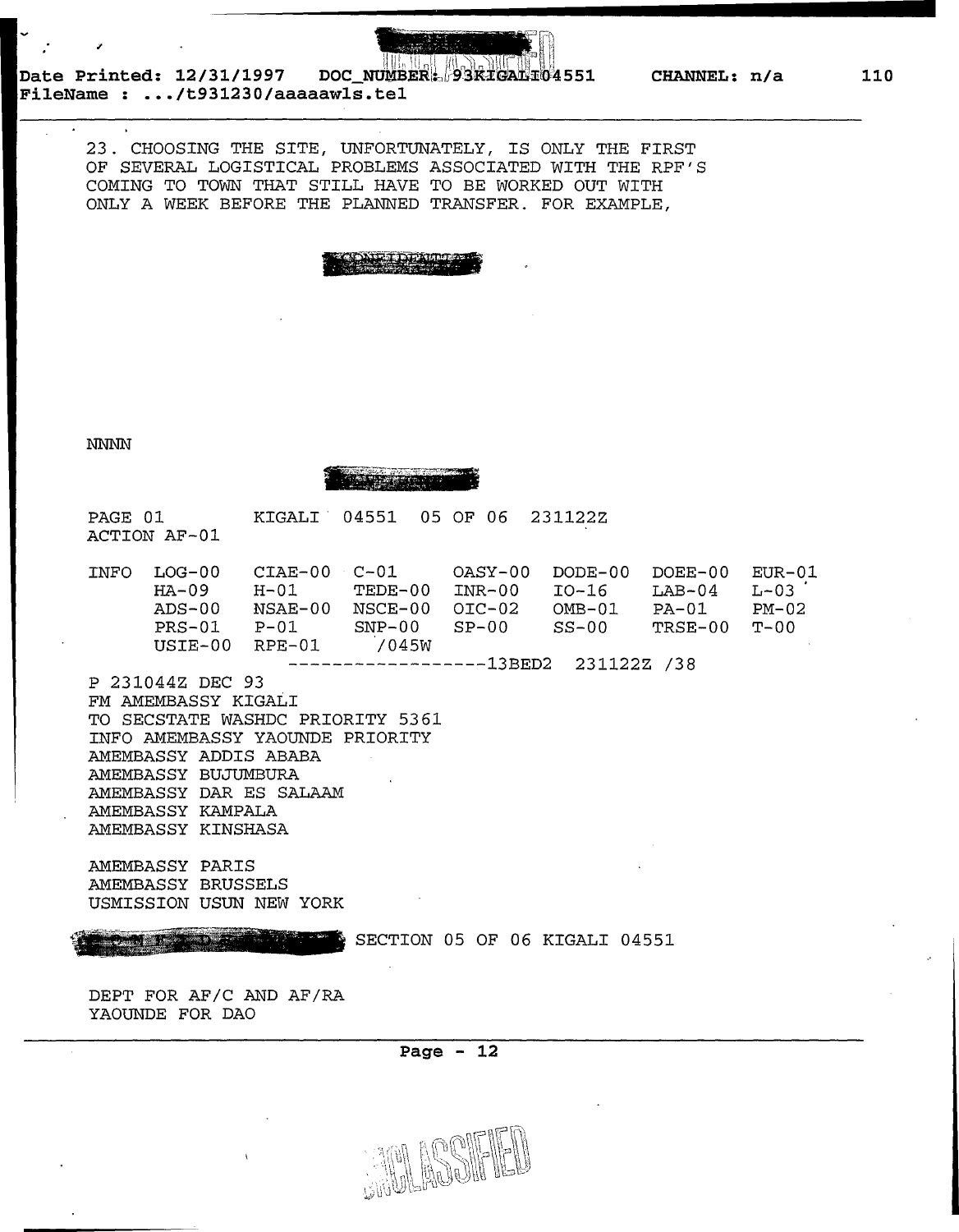**53KTGALI04551 CHANNEL: n/a** 

**Date Printed: 12/31/1997 FileName : ... /t931230/aaaaawls.tel** 

> E.O. 12356: OADR: DECL. TAGS: MOPS, PREL, PINS, RW SUBJECT: CRITICAL ANALYSIS OF UNAMIR'S PHASE 1 OPERATIONS

## NF TPENE

PAGE 02 KIGALI 04551 05 OF 06 231122Z

SINCE THE SITE FOR THE RPF AND ITS BATTALION IS STILL UNCERTAIN, NO ADVANCE PLANNING HAS BEEN DONE AT ANY SITE TO PROVIDE FOR ADEQUATE SANITATION FACILITIES FOR THE MEN.

24. WHEN ASKED WHAT MEANS OF TRANSPORTATION IS GOING TO BE MADE AVAILABLE TO THE RPF FOR THE TRANSFER (SINCE THE ARUSHA ACCORDS STATE THAT THE GOR IS RESPONSIBLE FOR TRANSPORTATION) THE GOR'S MILITARY LIAISON OFFICER, COL. EPHREM RWABALINDA, SAID THAT THE GOR, WOULD MAKE 5 BUSES AVAILABLE. 5 BUSES CLEARLY IS NOT ENOUGH TO TRANSFER 300 PLUS MEN IF THE TRANSFER IS DONE IN TWO TRAMCHES. UNAMIR'S OWN VEHICLE SHORTAGE MAKES IT DIFFICULT FOR UNAMIR TO PROVIDE ANY ADDITIONAL MEANS OF TRANSPORTATION.

25. THE ARUSHA ACCORDS ALSO STATED THAT THE GOR WOULD BE RESPONSIBLE FOR FEEDING THE 600 MAN RPF BATTALION ONCE THE TRANSITIONAL GOVERNMENT WAS ESTABLISHED. YET, THE GOR DOES NOT HAVE ANY PLAN IN PLACE FOR ASSURING THAT THE RPF MEN GET FED. COL. NAZRUL TOLD ECONOFF THAT THE UN HAD STOCKPILED A 15 DAY SUPPLY OF MRE'S, AS PROVIDED FOR IN THEIR BUDGET, TO FEED THE RPF IN THE INTERIM PERIOD BETWEEN THEIR ARRIVAL TO TOWN AND THE ESTABLISHMENT OF THE GOVERNMENT BUT THAT WOULD NOT BE SUFFICIENT OVER THE LONG HAUL.

26. ACCORDING TO COL. NAZRUL, WITHOUT THE LOGISTICAL DETAILS FINALIZED, UNAMIR CANNOT ADEQUATELY PLAN FOR SECURITY UPON RPF ARRIVAL. UNAMIR NEEDS AT LEAST SOME ews a carbitr

PAGE 03 KIGALI 04551 05 OF 06 231122Z LEAD TIME TO MAP OUT ITS PATROLLING AREAS DEPENDING ON THE FANAL SITE CHOSEN TO HOUSE THE RPF. THE GOR MAY BE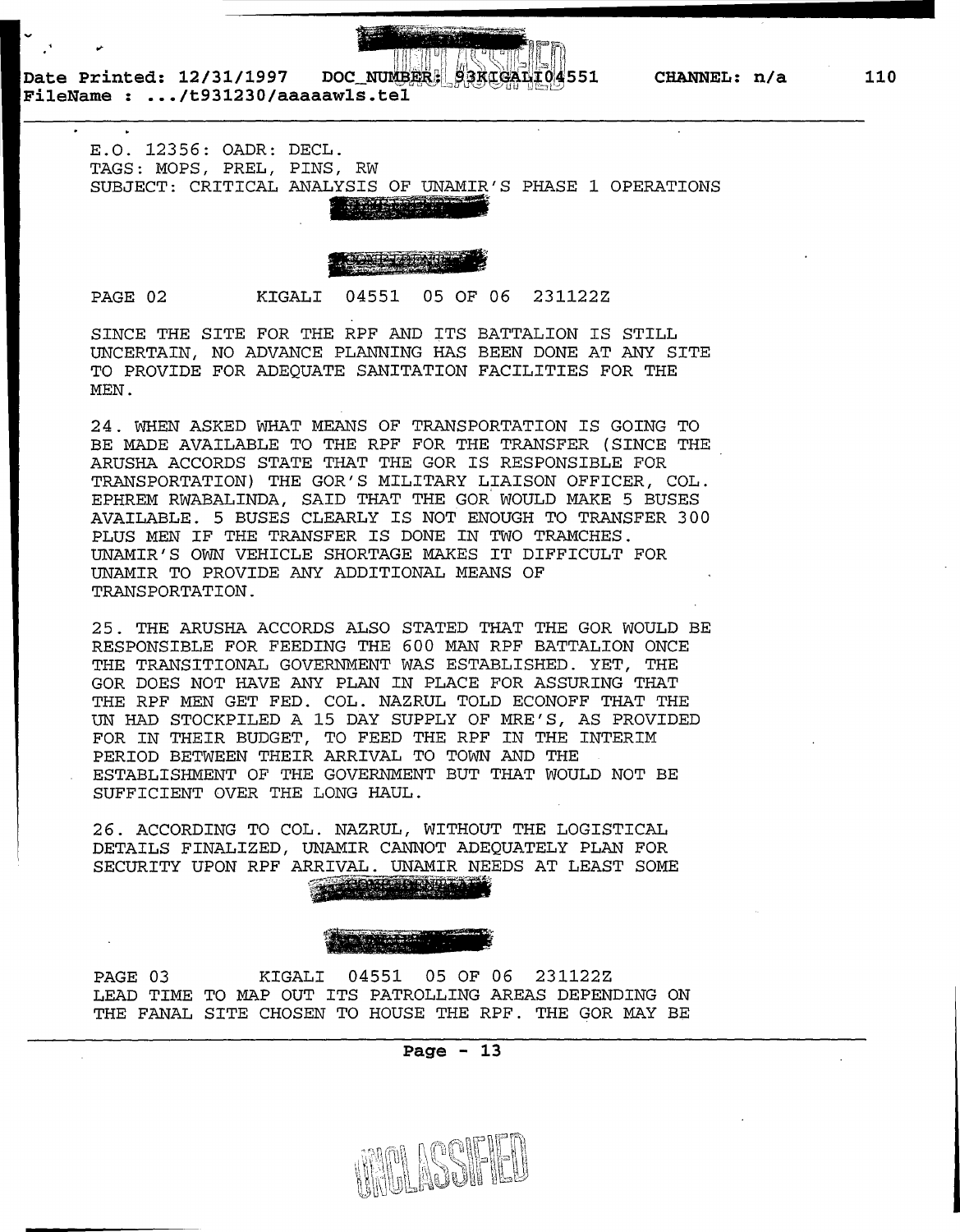# **Date Printed: 12/31/1997** C~~~~~~~~~~ ~n~~~; **04551 CHANNEL: n/a**  *FileName : .../t931230/aaaaawls:*

ABLE TO MAKE DECISIONS AT THE ELEVENTH HOUR BUT UNAMIR CANNOT REACT BY THE TWELFTH HOUR TO ASSURE THAT OPERATIONS GO SMOOTHLY.

MAIN CONCERN IS POLITICS, NOT SECURITY SITUATION --------------------------------------

27. UNAMIR'S MAIN CONCERN IS NOT THREATENED ACTIVITY BY THE CDR AND THE YOUTH GROUPS OR THE RPF'S ARRIVAL IN TOWN. ACCORDING TO COL. NAZRUL, THE REAL CONCERN IS ON THE POLITICAL FRONT. HE BELIEVES THE CURRENT SPLIT IN THE MDR AND THE PL THREATEN THE SUCCESSFUL IMPLEMENTATION OF THE TRANSITION GOVERNMENT IN THAT NEITHER PARTY HAS A SINGLE VOICE TO ASSUME IT POSITIONS IN THE GOVERNMENT. IF THE GOVERNMENT GETS BOGGED DOWN IN POLITICAL IN-FIGHTING, NO PROGRESS WILL BE MADE IN DEALING WITH THE ISSUES OF THE DAY, NAMELY THE COUNTRY'S ECONOMIC PROBLEMS, THE UPCOMING DEMOBILIZATION OF SOLDIERS AND THE INTEGRATION OF FORCES. NAZRUL SAID THE SUCCESS OF THE UNAMIR MISSION AMD ITS ABILITY TO KEEP THE GOVERNMENT TO THE 22 MONTH TIMETABLE DEPENDS ON THE GOVERNMENT ACTING DECISIVELY. WITH POLITICAL PROBLEMS IN TWO OF THE MAIN OPPOSITION PARTIES, THIS TIMETABLE MAY GET DERAILED.

FOUR MONTHS TRAINING NOT ENOUGH FOR DEMOBILIZED SOLDIERS

2G. LOOKING AHEAD TO PHASE 2 AND 3 OF UNAMIR'S MISSION, लिस्कारि के अन्ति ।<br>पुलिस

PAGE 04 KIGALI 04551 OS OF 06 231122Z COL. NAZRUL SAID THAT MANY OF THE BANGLADESHI OFFICERS, WITH THEIR EXPERIENCE FROM CAMBODIA, WERE CONCERNED ABOUT THE DEMOBILIZATION PLANS BEING DEVELOPED BY THE GOR AND THE RPF UNDER UNDP AUSPICES. COL NAZRUL SAID THE UNDP'S PROPOSAL TO GIVE FOUR MONTHS OF TRAINING TO THE DEMOBILIZED SOLDIERS WAS NOT ENOUGH TIME TO TEACH THEM A VALUABLE SKILL THAT WOULD EARN THEM A LIVING. FOUR MONTHS TIME FROM DEMOBILIZATION BEGINNING IN APRIL WOULD ALSO NOT BE ENOUGH TIME FOR THE ECONOMY TO ABSORB AND PROVIDE JOBS FOR THOSE DEMOBILIZED.

29. UMAMIR COMMANDER DALLAIRE APPEALED TO DIPLOMATS AT HIS 13 DECEMBER BRIEFING AS WELL ABOUT THE IMPORTANCE OF

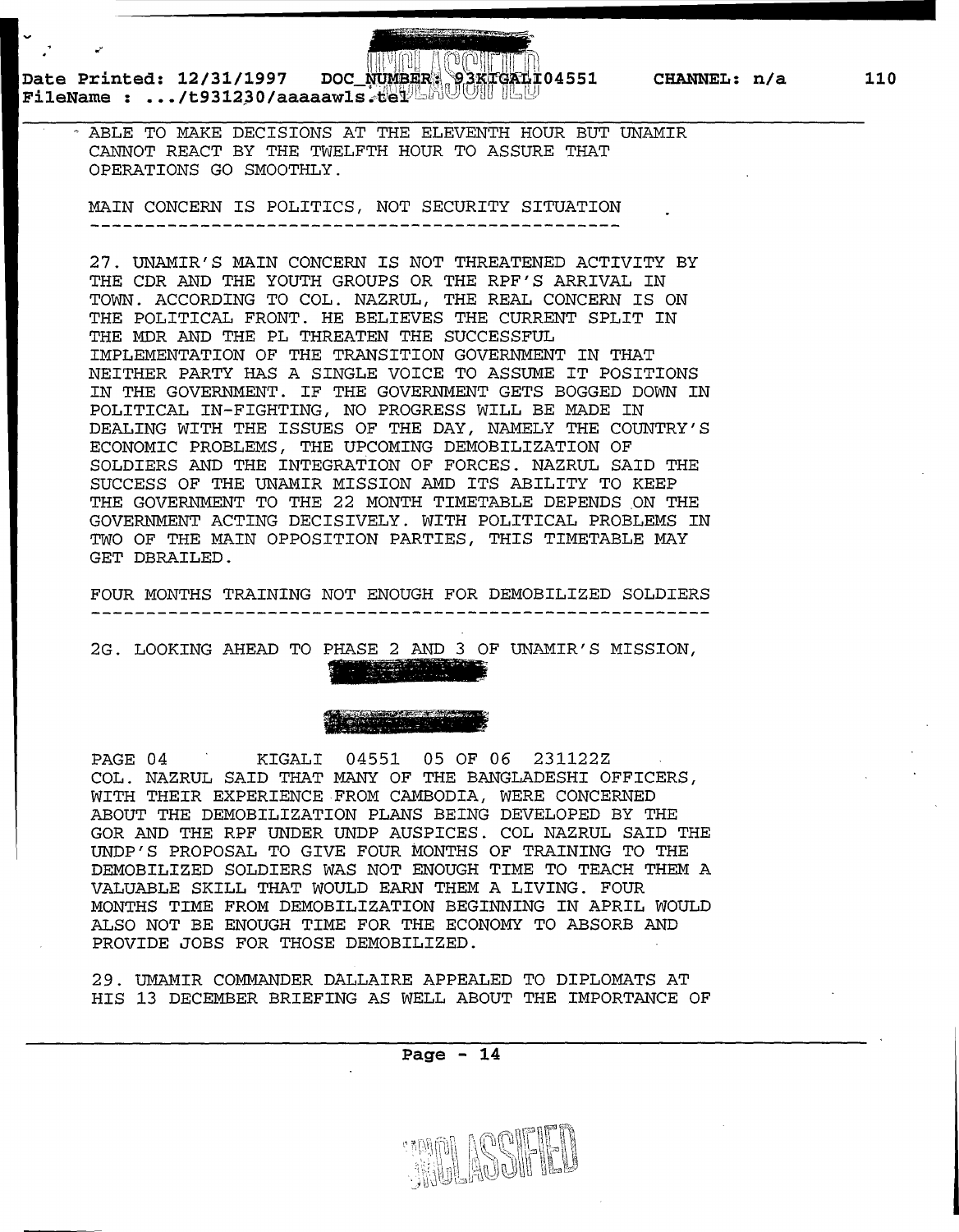**CHANNEL: n/a** 

Date Printed: 12/31/1997 DOC\_NUMBER: 93KIGA! **ileName : ... /t931230/aaaaawls.tel** 

### NNNN

ONETDENT

PAGE 01 KIGALI 04551 06 OF 06 231123Z ACTION AF-01

| INFO | LOG-00  | $CIAE-00$ | $C - 01$                            | OASY-00 | DODE-00  | DOEE-00  | EUR-01    |
|------|---------|-----------|-------------------------------------|---------|----------|----------|-----------|
|      | $HA-09$ | $H - 01$  | TEDE-00                             | INR-00  | $IO-16$  | $LAB-04$ | $L - 0.3$ |
|      | ADS-00  | NSAE-00   | NSCE-00                             | OIC-02  | $OMB-01$ | PA-01    | $PM-02$   |
|      | PRS-01  | $P - 01$  | $SNP-00$                            | $SP-00$ | $SS-00$  | TRSE-00  | . ጥ– 0 0  |
|      | USTE-00 | RPE-01    | 7045W                               |         |          |          |           |
|      |         |           | $---------------13BEF2 231124Z 738$ |         |          |          |           |
|      |         |           |                                     |         |          |          |           |

P 231044Z DEC 93 FM AMEMBASSY KIGALI TO SECSTATE WASHDC PRIORITY 5362 INFO AMEMBASSY YAOUNDE PRIORITY AMEMBASSY ADDIS ABABA AMEMBASSY BUJUMBURA AMEMBASSY DAR ES SALAAM AMEMBASSY KAMPALA AMEMBASSY KINSHASA AMEMBASSY PARIS AMEMBASSY BRUSSELS USMISSION USUN NEW YORK

SECTION 06 OF 06 KIGALI 04551

DEPT FOR AF/C AND AF/RA YAOUNDE FOR DAO

E.O. 12356: OADR: DECL. TAGS: MOPS, PREL, PINS, RW SUBJECT: CRITICAL ANALYSIS OF UNAMIR'S PHASE 1 OPERATIONS